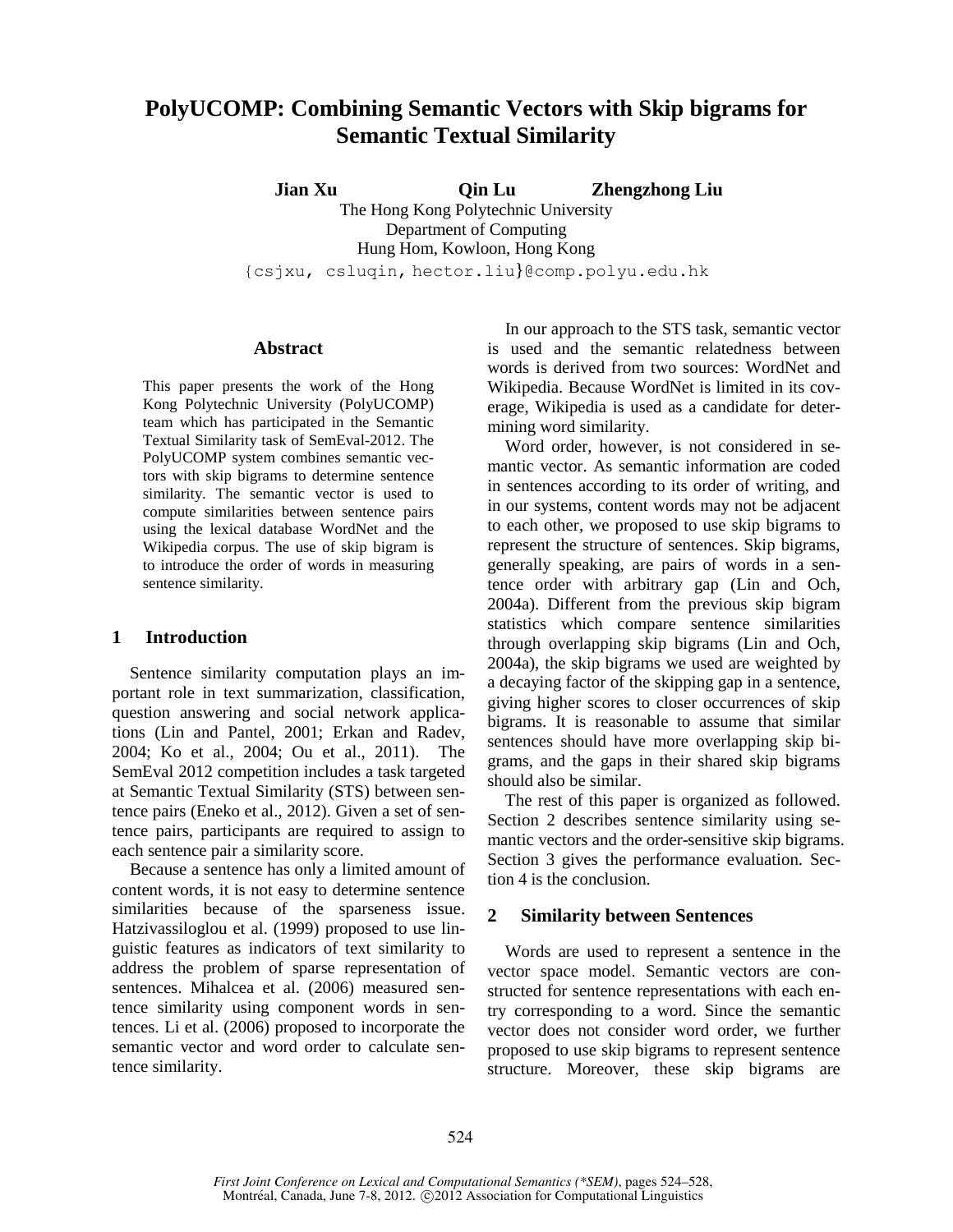weighted by a decaying factor based on the so called skip distance in the sentence.

# **2.1 Sentence similarity using Semantic Vector**

Given a sentence pair,  $S_1$  and  $S_2$ , for example,

*S1: Chairman Michael Powell and FCC colleagues at the Wednesday hearing.*

*S2: FCC chief Michael Powell presides over hearing Monday.*

The term set of the vector space is first formed by taking only the content words in both sentences,

#### *T={chairman, chief, colleagues, fcc, hearing, michael, monday, powell, presides, wednesday }*

Each entry of the semantic vector corresponds to a word in the joint word set (Li et al., 2006). Then, the vector for each sentence is formed in two steps: For a word both in the term set *T* and in the sentence, the value for this word entry is set to 1. If a word is not in the sentence, the most similar word in the sentence will then be identified, and the corresponding *path* similarity value will be assigned to this entry. Let *T* be the term set with a sorted list of content words,  $T=(t_1, t_2, \ldots, t_n)$ . Without loss of generality, let a sentence  $S=(w_1 w_2 ... w_m)$  where  $w_i$ is a content word and  $w_j$  is a word in *T*. Let the vector space of the sentence *S* be  $VS_s = (v_1, v_2, \ldots, v_n)$  $v_n$ ). Then the value of  $v_i$  is assigned as follows,

$$
v_i = \begin{cases} 1 & \text{if } t_i \in S \\ \operatorname*{arg\,max}_{w_j \in S} \left( \operatorname*{SIM}(t_i, w_j) \right) & \text{if } t_i \notin S \end{cases}
$$

where the similarity function  $SIM(t_i, w_j)$  is calculated according to the *path* measure (Pedersen et al., 2004) using the WordNet, formally defined as,

$$
SIM(t_i, w_j) = \frac{1}{\sqrt{dist(t_i, w_j)}}
$$

where  $dist(t_i, w_j)$  is the shortest path from  $t_i$ , to  $w_i$  by counting nodes in the WordNet taxonomy. Based on this, the semantic vectors for the two example sentences will be,

$$
SV_{SI} = (1, 0.25, 1, 1, 1, 1, 0.33, 1, 0, 1)
$$
 and  

$$
SV_{S2} = (0.25, 1, 0, 1, 1, 1, 1, 1, 1, 0.33)
$$

Based on the two semantic vectors, the cosine metric is used to measure sentence similarity. In the WordNet, the entry *chairman* in the joint set is most similar to the word *chief* in sentence *S2*. In practice, however, this entry might be closer to the word *presides* than to the word *chief*. Therefore, we try to obtain the semantic relatedness using the Wikipedia for sentence *T* and find that the entry *chairman* is closest to the word *presides*. The Wikipedia-based word relatedness utilizes the hyperlink structure (Milne & Witten, 2008). It first identifies the candidate articles, *a* and *b*, that discuss *t<sup>i</sup>* and *w<sup>j</sup>* respectively in this case and then compute relatedness between these articles,

$$
rel(a, b) = \frac{\log(\max(|A|, |B|)) - \log(A \cap B)}{\log(|W|) - \log(\min(|A|, |B|))}
$$

where *A* and *B* are sets of articles that link to *a* and *b*. *W* is the set of all articles in the Wikipedia. Finally, two articles that represent  $t_i$  and  $w_i$  are selected and their relatedness score is assigned to *SIM*( $t_i$ ,  $w_j$ ).

## **2.2 Sentence Similarity by Skip bigrams**

Skip bigrams are pairs of words in a sentence order with arbitrary gaps. They contain the ordersensitive information between two words. The skip bigrams of a sentence are extracted as features which will be stacked in a vector space. Each skip bigram is weighted by a decaying factor with its skip distances in the sentence. To illustrate this, consider the following sentences *S* and *T*:

$$
S = w_1 w_2 w_1 w_3 w_4 \text{ and } T = w_2 w_1 w_4 w_5 w_4
$$

where *w* denotes a word. It can be used more than once in a sentence. Each sentence above has a  $C(5, 2)^{1} = 10$  skip bigrams.

The sentence *S* has the following skip bigrams:

"*w1w2*", "*w1w1*", "*w1w3*", "*w1w4*", "*w2w1*", "*w2w3*" , "*w2w4*" , "*w1w3*", "*w1w4*", "*w3w4*"

The sentence *T* has the following skip bigrams:

"*w2w1*", "*w2w4*", "*w2w5*", "*w2w4*", "*w1w4*", "*w1w5*" , "*w1w4*" , "*w4w5*", "*w4w4*", "*w5w4*"

In the sentence *S*, we have two repeated skip bigrams " $w_l w_l$ " and " $w_l w_3$ ". In the sentence *T*, we have " $w_2w_4$ " and " $w_1w_4$ " repeated twice. In this case, the weight of the recurring skip bigrams will be increased. Hereafter, vectors for *S* and *T* will be

l

<sup>&</sup>lt;sup>1</sup> Combination: C(5,2)=5!/(2!\*3!)=10.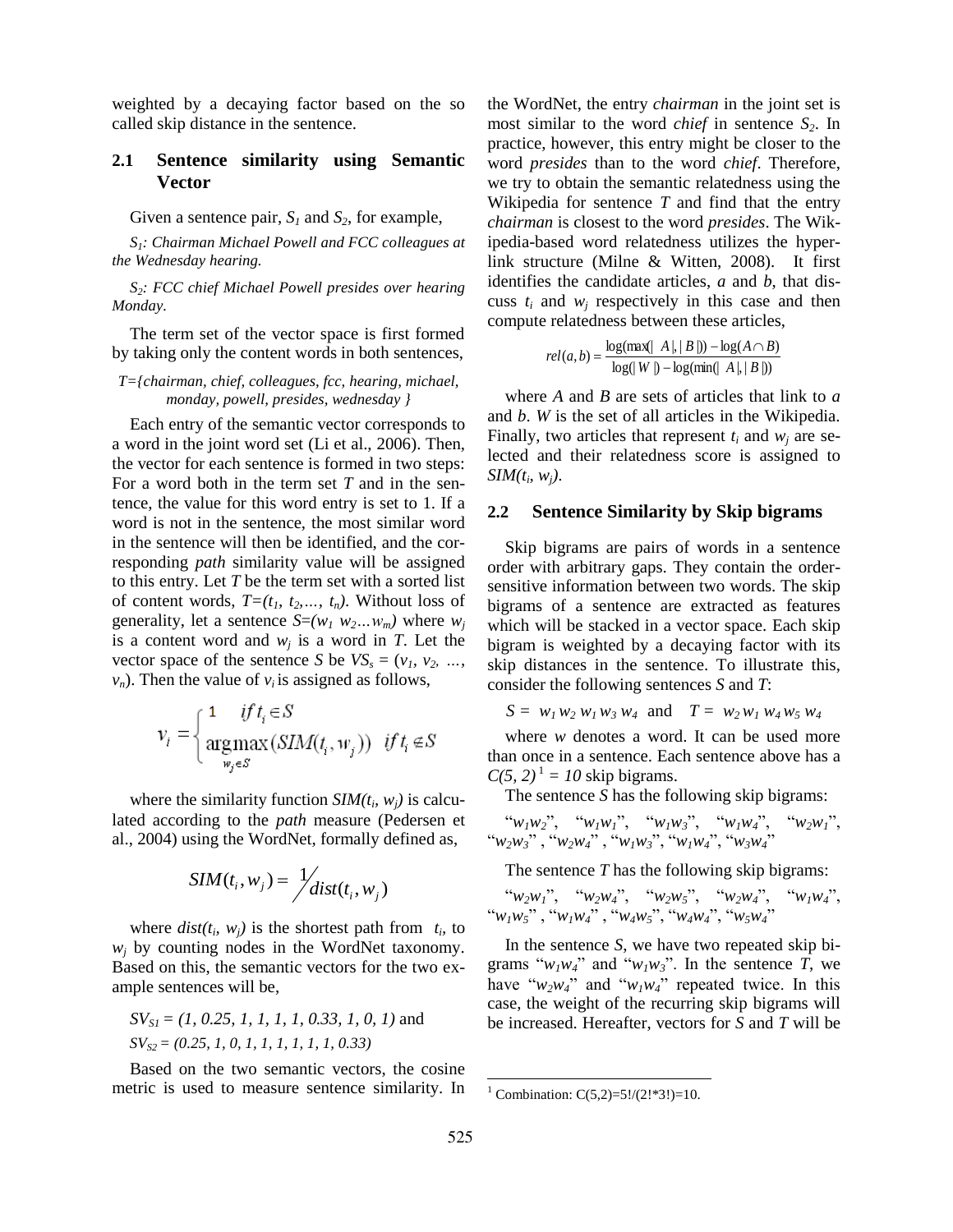formulated with each entry corresponding to a distinctive skip bigram.

 $V_S$  = (" $w_1w_2$ ", " $w_1w_1$ ", " $w_1w_3$ ", " $w_1w_4$ ", " $w_2w_1$ , "*w2w3*", "*w2w4*", "*w3w4*")'

 $V_T =$  (" $w_2w_1$ ", " $w_2w_4$ ", " $w_2w_5$ ", " $w_1w_4$ ", " $w_1w_5$ ", "*w4w5*", "*w4w4*", "*w5w4*")'

Now, the question remains how to weight the skip bigrams. Given  $\Sigma$  as a finite word set, let *S*=*w*<sub>*l</sub>w*<sub>2</sub>*…w*<sub>*IS|*</sub> be a sentence, *w*<sub>*i*</sub> ∈ Σand *1* ≤*i* ≤*|S|*.</sub> A skip bigram of *S*, denoted by *u*, is defined by an index set  $I=(i_1, i_2)$  of  $S \ (1 \le i_1 < i_2 \le |S|)$  and  $u = S[I]$ ). The skip distance of *S[I]* , denoted by *d<sup>u</sup> (I)*, is the skip distance of the first word and the second word of *u*, calculated by  $i_2$ - $i_1$ +1. For example, if *S* is the sentence of  $w_1w_2w_1w_3w_4$  and  $u = w_1w_4$ , then there are two index sets,  $I_1 = [3, 5]$  and  $I_2 = [1, 5]$  such that  $u= S[3,5]$  and  $u= S[1,5]$ , and the skip distances of *S[3,5]* and *S[1,5]* are 3 and 5. The weight of a skip bigram *u* for a sentence *S* with all its possible occurrences, denoted by  $\phi_u(S)$ , is defined as:

$$
\phi_u(S) = \sum_{I:u=S[I]} \lambda^{d_u(I)}
$$

where  $\lambda$  is the decay factor which penalizes the longer skip distance of a skip bigram. By doing so, for the sentence *S*, the complete word set is  $\Sigma = \{w_1,$  $w_2$ ,  $w_3$ ,  $w_4$ }. The weights for the skip bigrams are listed in Table 1:

| u        | $\phi_u\left(S\right)$  | u        | $\phi$ <sub>u</sub> $(S)$ |
|----------|-------------------------|----------|---------------------------|
| $W_1W_2$ | $\lambda^2$             | $W_2W_1$ | $\lambda^2$               |
| $W_1W_1$ | $\lambda^3$             | $W_2W_3$ | $\lambda^3$               |
| $W_1W_3$ | $\lambda^4 + \lambda^2$ | $W_2W_4$ | $\lambda^4$               |
| $W_1W_4$ | $\lambda^5 + \lambda^3$ | $W_3W_4$ |                           |

Table 1: Skip bigrams and their Weights in *S*

In Table 1, if  $\lambda$  is set to 0.25, the weight of the skip bigram  $w_l w_2$  in *S* is 0.25<sup>2</sup>=0.0625, and  $w_l w_3$  is  $0.25^4$  +0.25<sup>2</sup>=0.064. Similarly, the skip bigrams and weights in the sentence *T* can be obtained. With the skip bigram-based vectors, cosine metric is then used to compute similarity between *S* and *T*.

#### **3 Experiments**

In the STS task, three training datasets are available: MSR-Paraphrase, MSR-Video and SMTeuroparl (Eneko et al., 2012). The number of sentence pairs for three dataset is 750, 750 and 734.

In the following experiments, Let  $S_{WN}$ ,  $S_{WIKI}$  and *SSKIP* denote similarity measures of the vector space representation using WordNet, Wikipedia and skip bigrams, respectively. The three similarity measures are linearly combined as  $S_{COMB}$ :

$$
S_{COMB} = \alpha \times S_{WN} + \beta \times S_{WIKI} + (1 - \alpha - \beta) \times S_{SKIP}
$$

where  $\alpha$  and  $\beta$  are weight factors for  $S_{WN}$  and *S*<sup>*WIKI*</sub> in the range [0,1]. If  $\alpha$  is set to 1, only the</sup> WordNet-based similarity measure is used; if *α* is 0, the Wikipedia and skip bigram measures are used.

Because each dataset has a different representation for sentences, the parameter configurations for them are different. For the word similarity using the lexical resource WordNet, the *path* measure is used in experiments. To get word relatedness from the English Wikipedia, the Wikipedia Miner tool<sup>2</sup> is used. When computing sentence similarity based on the skip bigrams, the decaying factor (DF) must be specified beforehand. Hence, parameter configurations for the three datasets are listed in Table 2:

| Dataset | DF   | α     |      |
|---------|------|-------|------|
| MSRpar  | 0.94 | 0.01  | 0.68 |
| SMT-eur | 0.9  | 0.9   | 0.05 |
| MSRvid  |      | 0.123 | 0.01 |

Table 2: Parameter Configurations

In the testing phase, five testing dataset are provided. In addition to three test datasets drawn from the publicly available datasets used in the training phase, two surprise datasets are given. They are SMTnews and OnWN (Eneko et al., 2012). SMTnews has 399 pairs of sentences and OnWN contains 750 sentence pairs. The parameter configurations for these two surprise datasets are the same as those for the dataset MSR-Paraphrase.

The official scoring is based on Pearson correlation. If the system gives the similarity scores close to the reference answers, the system will attain a high correlation value. Besides, three other evaluation metrics (*ALL, ALLnrm, Mean*) based on the Pearson correlation are used (Eneko et al., 2012).

Among the 89 submitted systems, the results of our system are given in Table 3:

| Run                 | ALI. | Rank ALLnrm | RankNrm Mean |             | RankMean |
|---------------------|------|-------------|--------------|-------------|----------|
| PolyUCOMP 0.6528 31 |      | 0.7642      | 159          | $0.5492$ 51 |          |

Table 3: Performance using Different Metrics

l

<sup>&</sup>lt;sup>2</sup> http://wikipedia-miner.cms.waikato.ac.nz/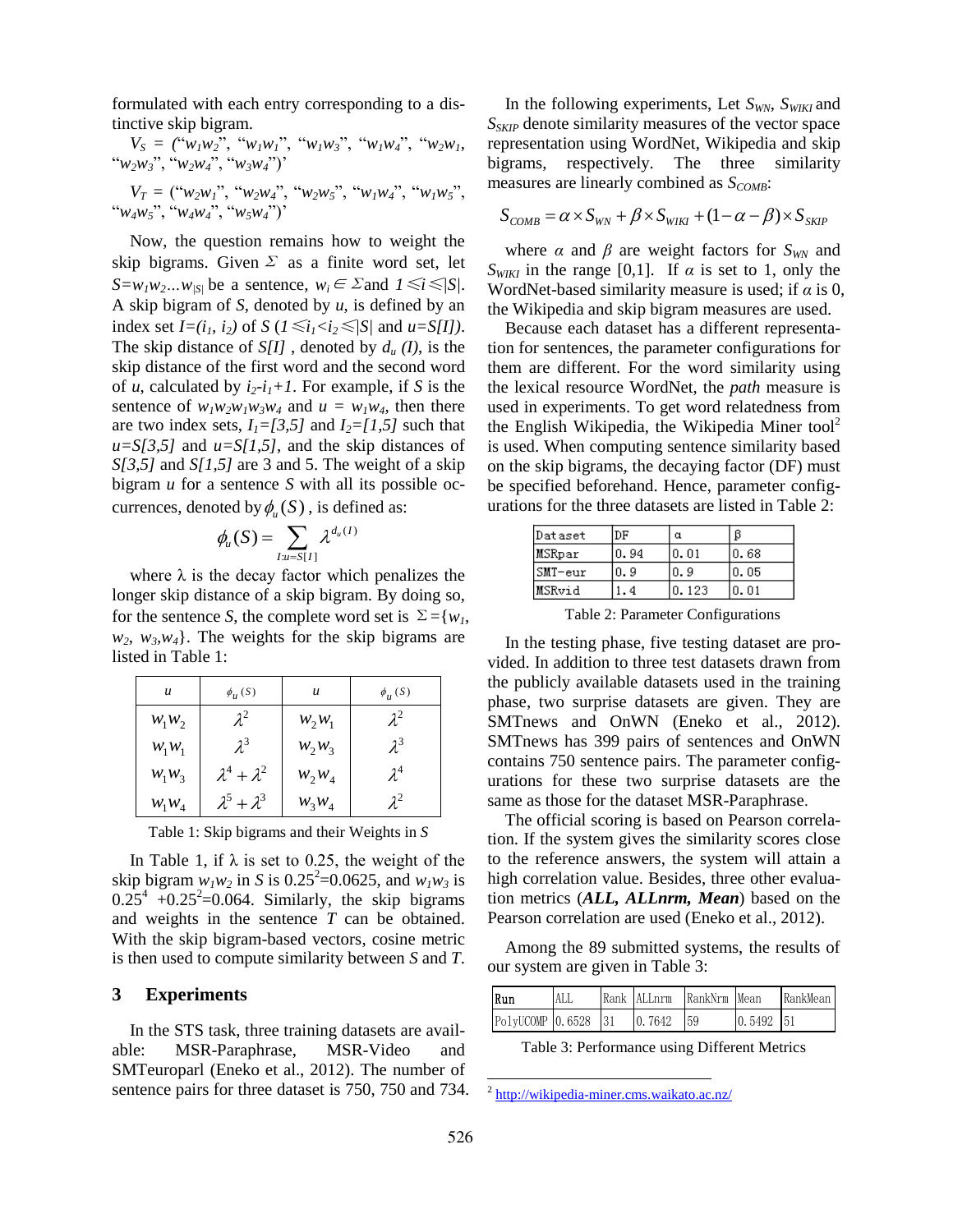Using the *ALL* metric, our system ranks 31, but for *ALLnrm* and *Mean* metrics, our system ranking is decreased to 59 and 51. In terms of *ALL* metric, our system achieves a medium performance, implying that our system correlates well with human assessments. In terms of *ALLnrm* and *Mean* metrics, our system performance degrades a lot, implying that our system is not well correlated with the reference answer when each dataset is normalized into the aggregated dataset using the least square error or the weighted mean across the datasets.

To see how well each of the individual vector space models performed on the evaluation sets, we experiment on the five datasets using vectors based on WordNet, Wikipedia (Wiki), SkipBigram and PolyuCOMP (a combination of the three vectors). Table 4 gives detailed results of each dataset.

| Run               | MSRpar  | MSRvid        | ISMT-eur         | $10n$ -WN        | SMT-news |
|-------------------|---------|---------------|------------------|------------------|----------|
| WordNet           | 10.4319 | 0.4586        | 10.4762          | $ 0.6012\rangle$ | 10.4155  |
| lWiki             | 0.4464  | 10.415        | 10.4814          | 10.618           | 10.4045  |
| SkipBigram 0.4296 |         | 10. 658.      | $ 0.4069\rangle$ | 0.5317           | 0.3551   |
| PolyUCOMP         | 0.4728  | 0.6593 0.4835 |                  | 0.6196 0.429     |          |

Table 4: Pearson Correlation for each Dataset

Table 4 shows that after combining three vector representations, each dataset obtains the best performance. The WordNet-based approach gives a better performance than Wikipedia-based approach in MSRvid dataset. The two approaches, however, give similar performance in other four datasets. This is because the sentences in the MSRvid dataset are too short with limited amount of content words. It is difficult to capture the meaning of a sentence without distinguishing words in consecutive positions. This is why the order-sensitive SkipBigram approach gives better performance than the other two approaches. For example,

# *A woman is playing a game with a man. A man is playing piano.*

Using the semantic vectors, we will get high similarity scores, but the two sentences are dissimilar. If the skip bigram approach is used, the similarity score between sentences will be 0, which correlates with human judgment. In parameter configurations for the MSRvid dataset, higher weight  $(1-0.123-0.01=0.867)$  is also given to skip bigrams. It is interesting to note that the decaying factor for this dataset is **1.4** and is not in the range from 0 to 1 inclusive. This is because higher decaying factor helps to capture semantic meaning between words that span afar. For example,

## *A man is playing a flute. A man is playing a bamboo flute.*

In this sentence pair, the second sentence is entailed by the first one. The similarity can be captured by assigned larger decay factor to weigh the skip bigram "playing flute" in two sentences. Hence, if the value of the decay factor is greater than 1, the two sentences will become much more similar. After careful investigation, these two sentences are similar to a large extent. In this sense, a higher decaying factor would help capture the meaning between sentence pairs. This is quite different from the other four datasets which focus on shared skip bigrams with smaller decaying factor.

# **4 Conclusions and Future Work**

In the Semantic Textual Similarity task of SemEval-2012, we proposed to combine the semantic vector with the order-sensitive skip bigrams to capture the meaning between sentences. First, a semantic vector is derived from either the WordNet or Wikipedia. The WordNet simulates the common human knowledge about word concepts. However, WordNet is limited in its word coverage. To remedy this, Wikipedia is used to obtain the semantic relatedness between words. Second, the proposed approach also considers the impact of word order in sentence similarity by using skip bigrams. Finally, the overall sentence similarity is defined as a linear combination of the three similarity metrics. However, our system is limited in its approaches. In future work, we would like to apply machine learning approach in determining sentence similarity.